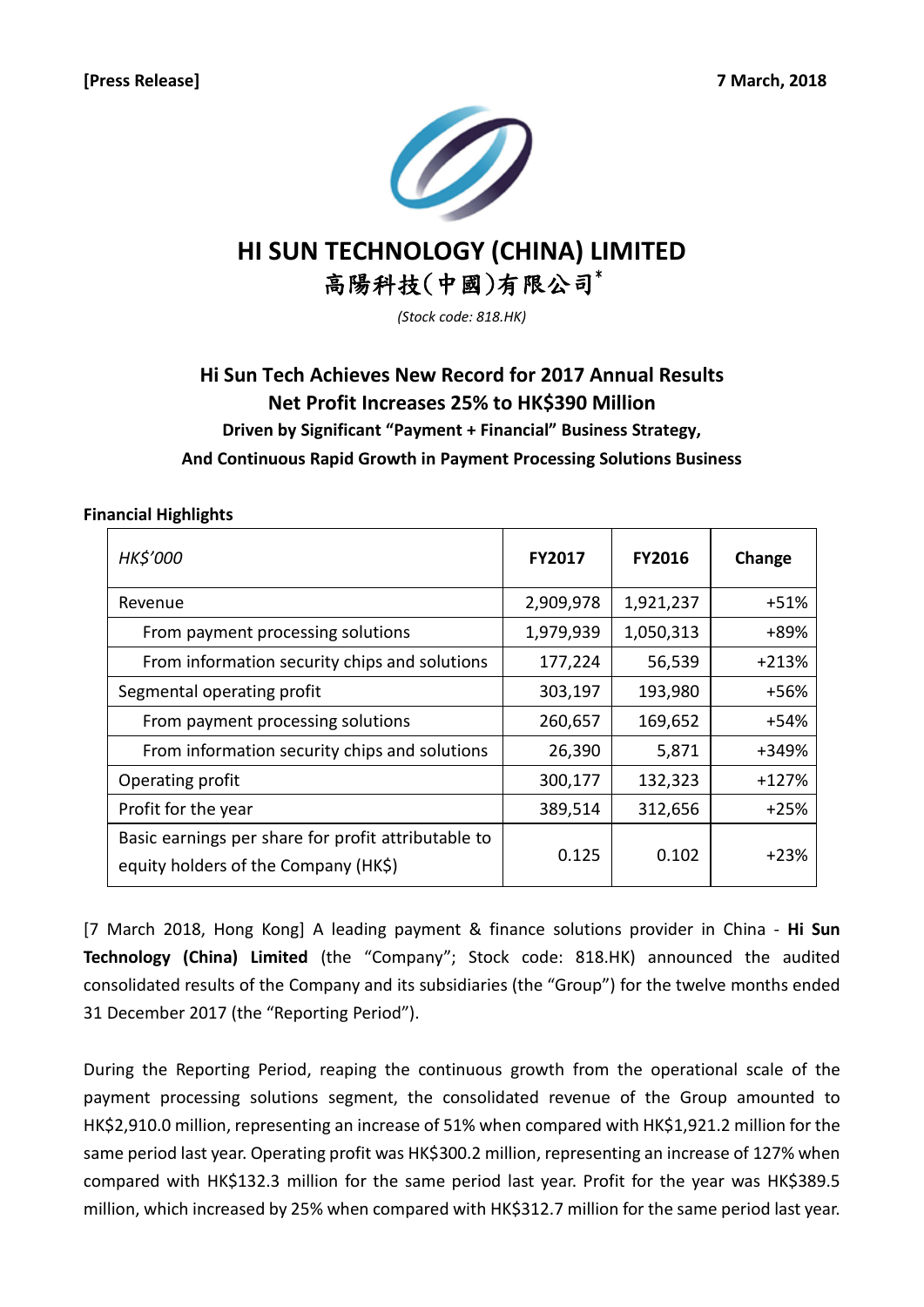Basic earnings per share for profit attributable to equity holders of the Company increased 23% to HK\$0.125.

# **The Group's "Payments + Financial" strategy proves successful; diversified products drive payment processing business increase**

During the Reporting Period, the Group's payment processing business, as the Group's major development direction and main source of revenue, achieved a segmental revenue of HK\$1,979.9 million, which increased by 89% as compared to HK\$1,050.3 million for the same period last year. Segmental EBITDA increased by 71% to HK\$432.4 million. Segmental operating profit increased by 54% to HK\$260.7 million.

Benefited from continuous expansion of the third party offline acquiring market, the payment processing business has scaled rapidly. By the end of December 2017, 隨行付支付有限公司("SXF" or "VBill"), a subsidiary of the Group mainly engaged in payment processing business, achieved nearly doubled in the accumulated number of active merchants in Mainland China to 2.5 million (Ended 2016: approximately 1.4 million). The annual transaction volume exceeded RMB1,100 billion, while monthly transaction volume also hit a new high. In December 2017, the monthly transaction volume exceeded RMB110 billion.

In addition to growth in SXF's merchant base and transaction volume, SXF made strides in diversifying its revenue streams. The Group launched its "smart payment platform", which integrates various payment methods including "UnionPay QuickPass (銀聯雲閃付)", "WeChat Pay (微信支付)", "Alipay (支付寶)", and bank cards, and various terminals ranging from traditional POS, MPOS to APP Cashiers (APP 收銀台), card accepting facilities, easy code-scanning terminals, and Smart POS, to provide a comprehensive set of application solutions to industry players. The Internet payment business has commenced in the second half of the year, and annual transaction size has exceeded RMB13.0 billion.

In June 2017, SXF successfully passed review by the People's Bank of China, and renewed its licenses for bank card acquiring, Internet payment, and mobile payment until June 2022. SXF also obtained the "Internet micro-lending license" in September 2017, allowing SXF to commence lending business for online merchants and individuals. Looking forward, SXF will use its payment services as an entry point to explore the demand for various financial products and services among small and micro size merchants. The Group expects to benefit from the regulatory policy in favor of licensed institutions and enjoy better development opportunities under the business strategy of "Payment + Financial".

**Information security chips business tripled, R&D accelerated, and lower production costs expected** In addition to notable growth in the payment processing business, the Group's information security chips and solutions business also surged during the Reporting Period. Segmental sales volume was HK\$177.2 million, representing an increase of 213% as compared with that for 2016. Segmental operating profit was HK\$26.4 million, an increase of 349% as compared to HK\$5.9 million in 2016, largely attributable to a drastic increase in security micro-controller (MCU). The information security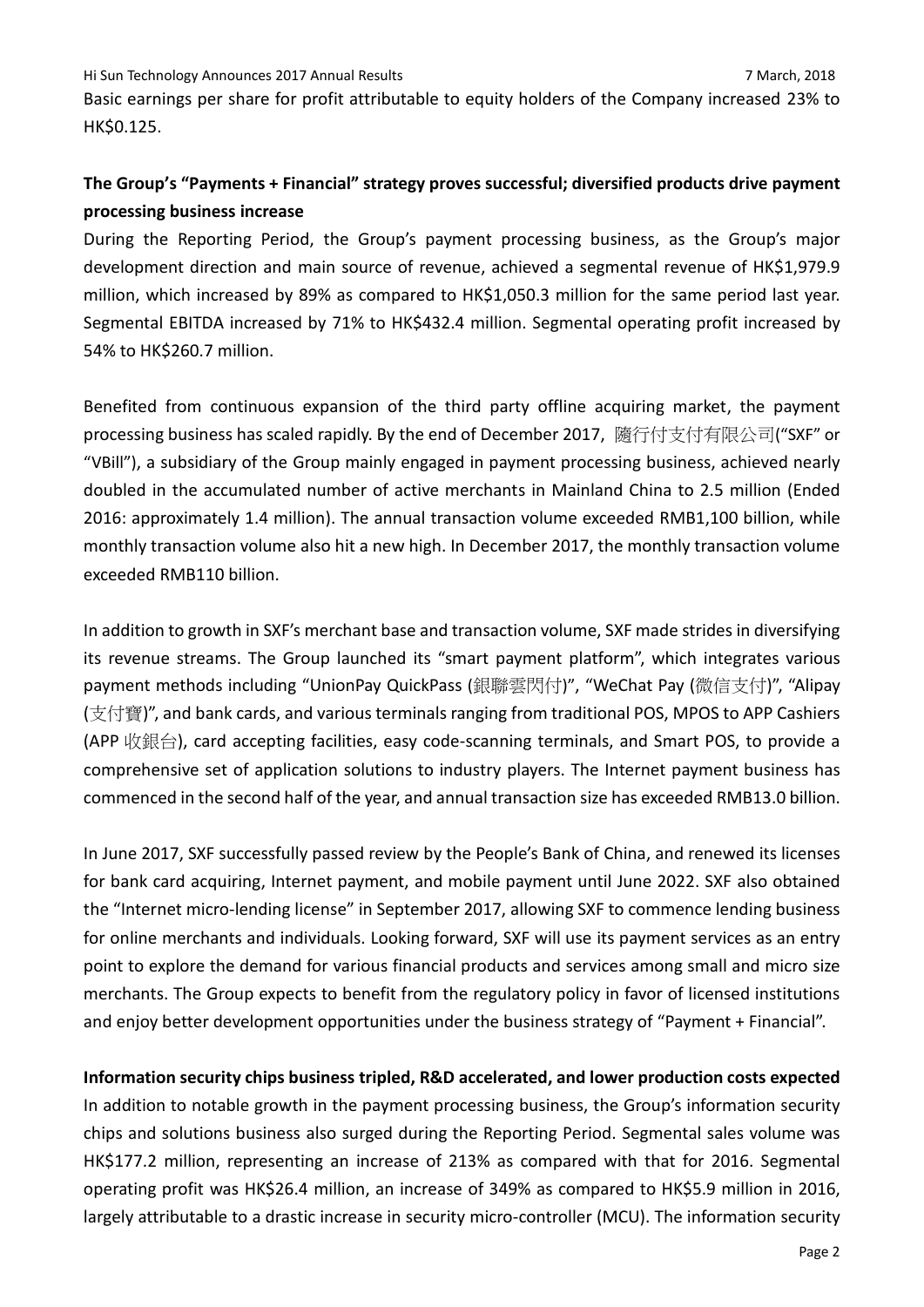### Hi Sun Technology Announces 2017 Annual Results 7 March, 2018

chips and solutions business is mainly engaged in the provision of payment security authentication solutions and information security transmission solutions to payment terminals and other information security devices. Through the development in recent years, the Group has become one of China's major suppliers for financial payment security authentication and information security transmission chips and solutions. To enhance operational efficiency, the Group split its information security chips and solutions segment from its power meters and solutions segment. In 2018, the Group will closely monitor Central Bank policies targeting the payment market, and actively proceed its research and development to expand profits while lowering the production costs.

Other fundamental businesses of Hi Sun continued to maintain a steady development. On the basis of strengthening the presence in the traditional customer market, the Group's financial solutions segment continued to invest strategically in three areas, namely: (1) expanded mid to small-sized customer groups, such as city commercial banks; (2) actively extended to foreign banks and overseas customer groups; and (3) explored the financial services markets other than banking customers. During the Reporting Period, the Group secured its first deal in the insurance market, and entered into IT service contracts with Taikang Life Insurance Co., Ltd. and Minsheng Life Insurance Co., Ltd.

For the platform operation solutions segment, the Group has renewed the operational supporting services contract with the E-commerce Base of China Mobile. The new record high created by the annual transaction volume of "和包" business, along with the strong demand of the E-commerce Base for the product development, business operation and system maintenance services, will definitely bring more market opportunities for the Group in terms of this segment.

**The Group commented,** "Driven by significant growth in China's payment market, together with our business strategy of "Payment + Financial", we have made several breakthroughs over the past year. The notable growth in our payment processing solutions and information security chips and solutions boosted the 2017 annual results to hit a new record high. Looking forward, by leveraging on the leading position in the industry, the Group strives to achieve steady development and persistently explores, strengthens and utilizes its core technologies and synergies in financial technologies and service chain on both the upstream and downstream, online and offline, and software and hardware fronts. The Group endeavors to work diligently and excels in its performance. Riding on the development tides of internet finance and financial technologies, the Group will reap more fruitful results."

 $-$ End $-$